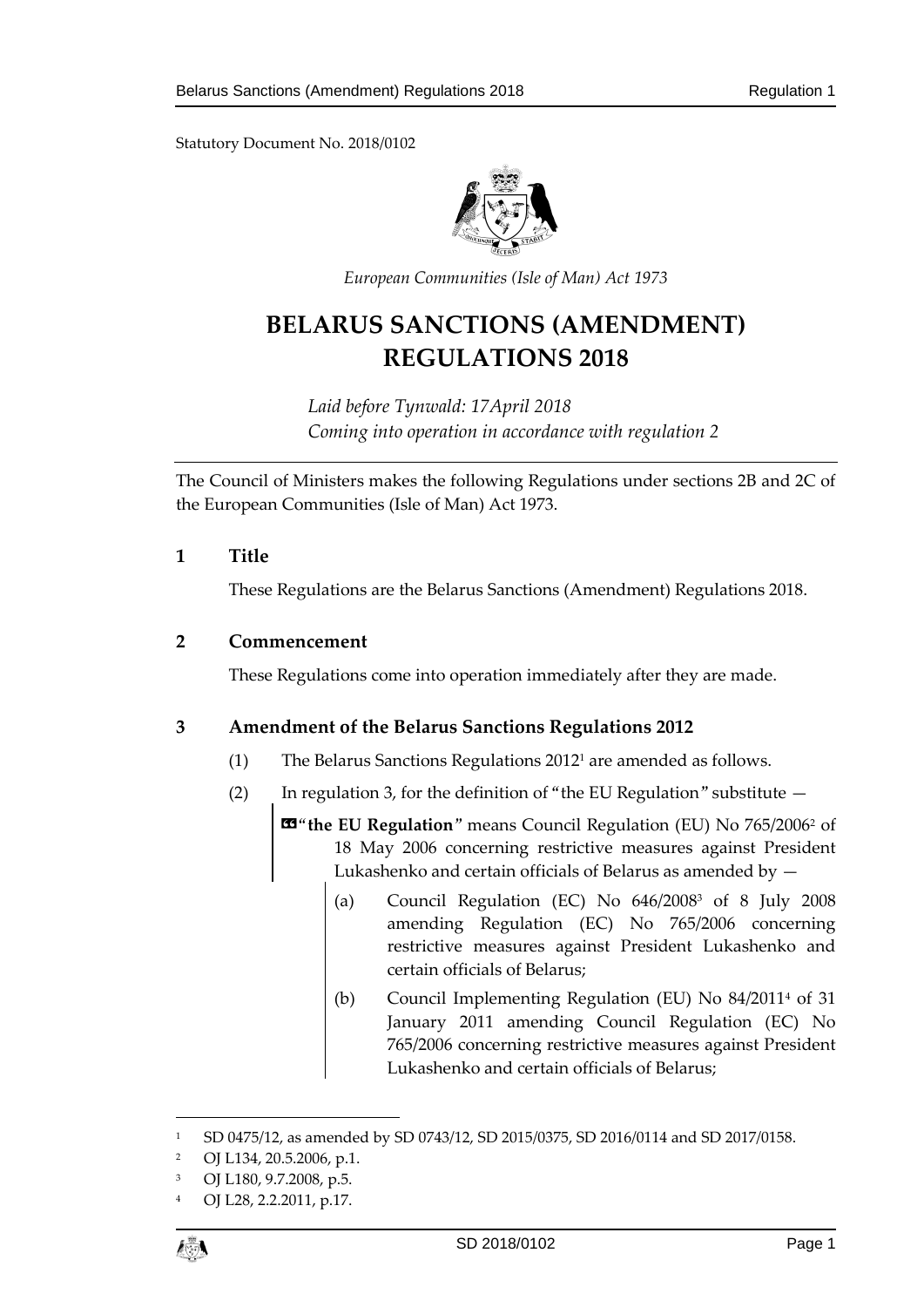- (c) Council Implementing Regulation (EU) No 271/2011<sup>5</sup> of 21 March 2011 implementing Article 8a(1) of Regulation (EC) No 765/2006 concerning restrictive measures directed against President Lukashenko and certain officials of Belarus;
- (d) Council Implementing Regulation (EU) No 505/2011<sup>6</sup> of 23 May 2011 implementing Regulation (EC) No 765/2006 concerning restrictive measures against President Lukashenko and certain officials of Belarus;
- (e) Council Regulation (EU) No 588/2011<sup>7</sup> of 20 June 2011 amending Regulation (EC) No 765/2006 concerning restrictive measures against President Lukashenko and certain officials of Belarus;
- (f) Council Regulation (EU) No 999/2011<sup>8</sup> of 10 October 2011 amending Regulation (EC) No 765/2006 concerning restrictive measures in respect of Belarus;
- (g) Council Implementing Regulation (EU) No 1000/2011<sup>9</sup> of 10 October 2011 implementing Article 8a(1) of Regulation (EC) No 765/2006 concerning restrictive measures in respect of Belarus;
- (h) Council Implementing Regulation (EU) No  $1320/2011^{10}$  of 16 December 2011 implementing Article 8a(1) of Regulation (EC) No 765/2006 concerning restrictive measures in respect of Belarus;
- (i) Council Regulation (EU) No 114/2012<sup>11</sup> of 10 February 2012 amending Regulation (EC) No 765/2006 concerning restrictive measures in respect of Belarus;
- (j) Council Implementing Regulation (EU) No 170/2012<sup>12</sup> of 28 February 2012 implementing Article 8a(1) of Regulation (EC) No 765/2006 concerning restrictive measures in respect of Belarus;
- (k) Council Implementing Regulation (EU) No 265/2012<sup>13</sup> of 23 March 2012 implementing Article 8a(1) of Regulation (EC) No 765/2006 concerning restrictive measures in respect of Belarus;
- <sup>5</sup> OJ L76, 22.3.2011, p.13.
- <sup>6</sup> OJ L136, 24.5.2011, p.48.
- <sup>7</sup> OJ L161, 21.06.2011, p.1.
- <sup>8</sup> OJ L265, 11.10.2011, p.6.
- <sup>9</sup> OJ L265, 11.10.2011, p.8.
- <sup>10</sup> OJ L335, 17.12.2011, p.15.
- <sup>11</sup> OJ L38, 11.02.2012, p.3.
- <sup>12</sup> OJ L55, 29.02.2012, p.1.
- <sup>13</sup> OJ L87, 24.03.2012, p.37.

-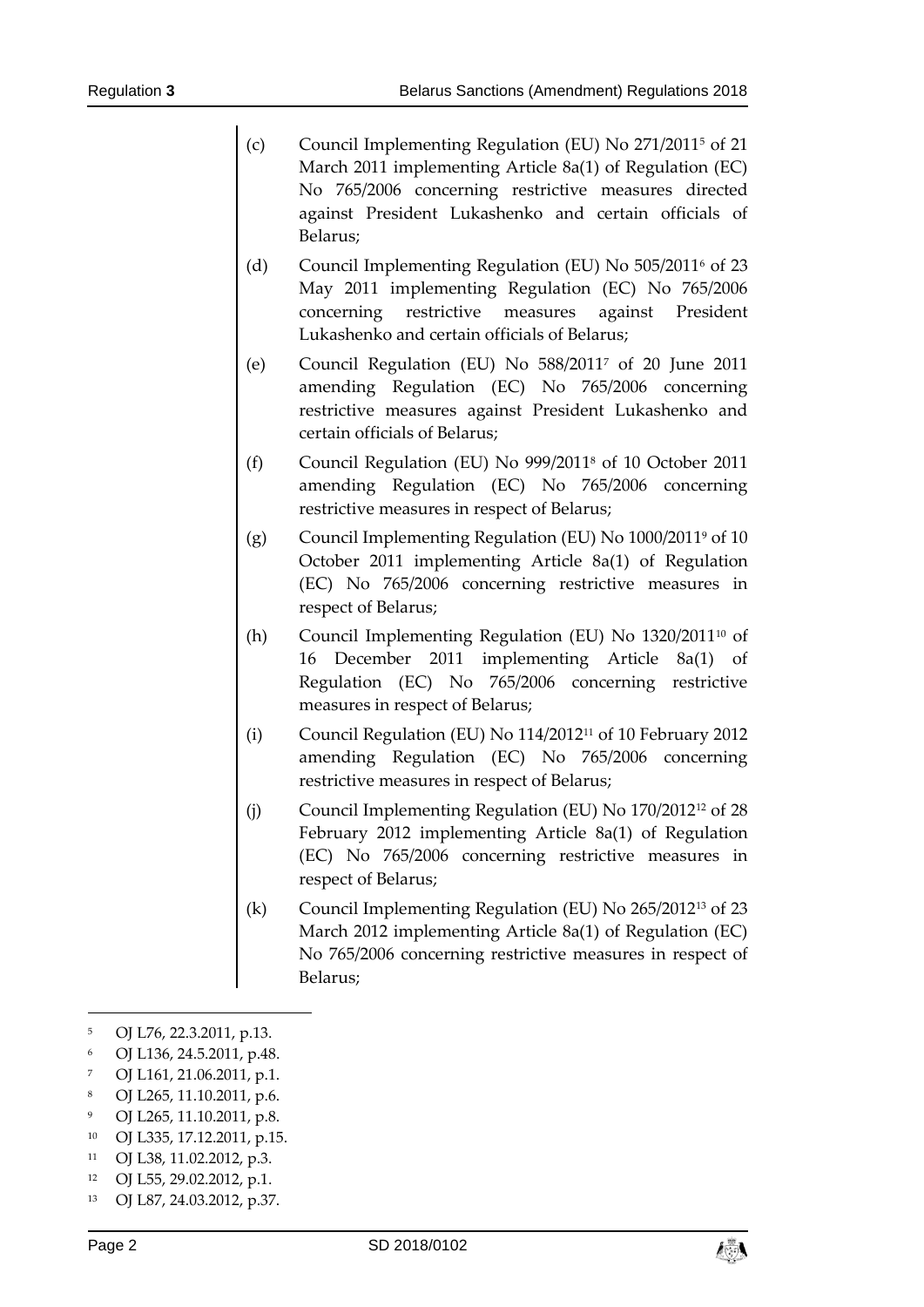- (l) Council Regulation (EU) No 354/2012<sup>14</sup> of 23 April 2012 amending Regulation (EC) No 765/2006 concerning restrictive measures in respect of Belarus;
- (m) Council Regulation (EU) No 1014/2012<sup>15</sup> of 6 November 2012 amending Regulation (EC) No 765/2006 concerning restrictive measures in respect of Belarus;
- (n) Council Regulation (EU) No 2015/1948<sup>16</sup> of 29 October 2015 amending Regulation (EC) No 765/2006 concerning restrictive measures in respect of Belarus;
- (o) Council Regulation (EU) No 2016/277<sup>17</sup> of 25 February 2016 amending Regulation (EC) No 765/2006 concerning restrictive measures in respect of Belarus;
- (p) Council Regulation (EU) 2017/331<sup>18</sup> of 27 February 2017 amending Regulation (EC) No 765/2006 concerning restrictive measures in respect of Belarus; and
- (q) Council Regulation (EU) 2018/275<sup>19</sup> of 23 February 2018 amending Regulation (EC) 765/2006 concerning restrictive measures in respect of Belarus,

as these instruments have effect in the Island $20$ , and a reference to a numbered Article or Annex (without more) is a reference to the Article of, or Annex to, the EU Regulation so numbered. $\boldsymbol{\mathsf{\Xi}}$ .

#### **MADE 16:10 16TH MARCH 2018**

# **W GREENHOW**

*Chief Secretary*

- <sup>14</sup> OJ L113, 25.04.2012, p.1.
- <sup>15</sup> OJ L307, 7.11.2012, p.1.
- <sup>16</sup> OJ L284, 30.10.2015, p.62.
- <sup>17</sup> OJ L52, 27.2.2016, p.22.
- <sup>18</sup> OJ L50, 28.2.2017, p.9.
- <sup>19</sup> OJ L54, 24.02.2018, p.1.

<sup>&</sup>lt;sup>20</sup> These EU instruments were applied to the Island, with modifications, by SD 0474/12, SD 0742/12, SD 2015/0374, SD 2016/0113, SD 2017/0157 and SD 2018/0101. As the EU Regulation has effect in the Island references to the Annexes to the EU Regulation are construed as references to those Annexes as amended from time to time.



1